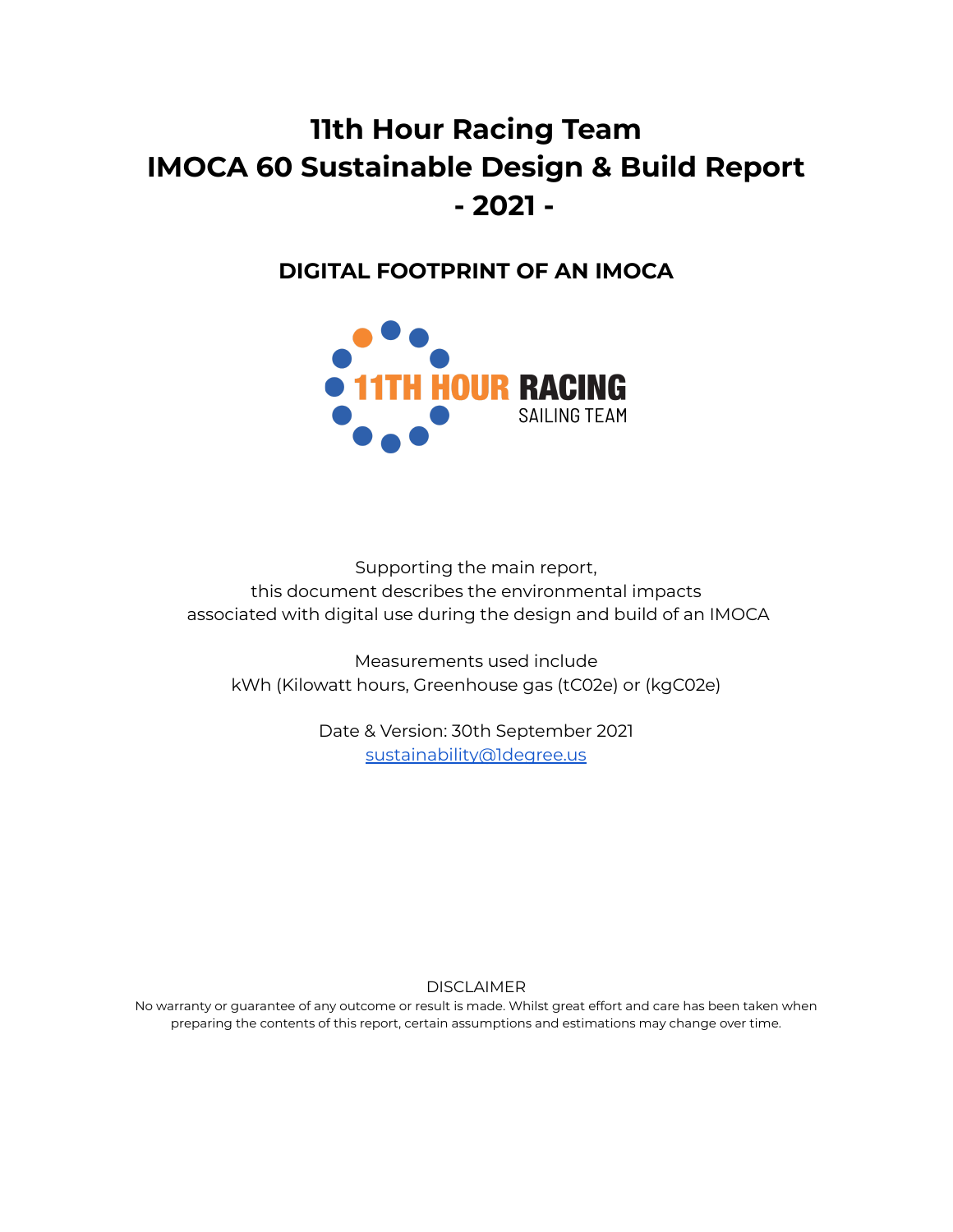## <span id="page-1-0"></span>**CONTENTS**

| <b>CONTENTS</b>                             | 1              |
|---------------------------------------------|----------------|
| <b>INTRODUCTION</b>                         | $\overline{2}$ |
| <b>OVERVIEW</b>                             | 2              |
| <b>METHODOLOGY</b>                          | $\overline{2}$ |
| <b>STARTING POINT</b>                       | 3              |
| CASE STUDY 2019                             | 3              |
| <b>AERO ANALYSIS</b>                        | 3              |
| 2019 TOTAL                                  | 4              |
| <b>DESIGN &amp; BUILD DIGITAL FOOTPRINT</b> | 5              |
| <b>DIGITAL SOBRIETY</b>                     | 6              |
| <b>COMMENTARY</b>                           | 7              |
| <b>APPENDIX</b>                             | 8              |
| <b>TOOLS AND REFERENCES</b>                 | 8              |
| <b>ACKNOWLEDGEMENTS</b>                     | 9              |
| <b>CONTRIBUTORS</b>                         | 9              |
| <b>IMPORTANT</b>                            | 9              |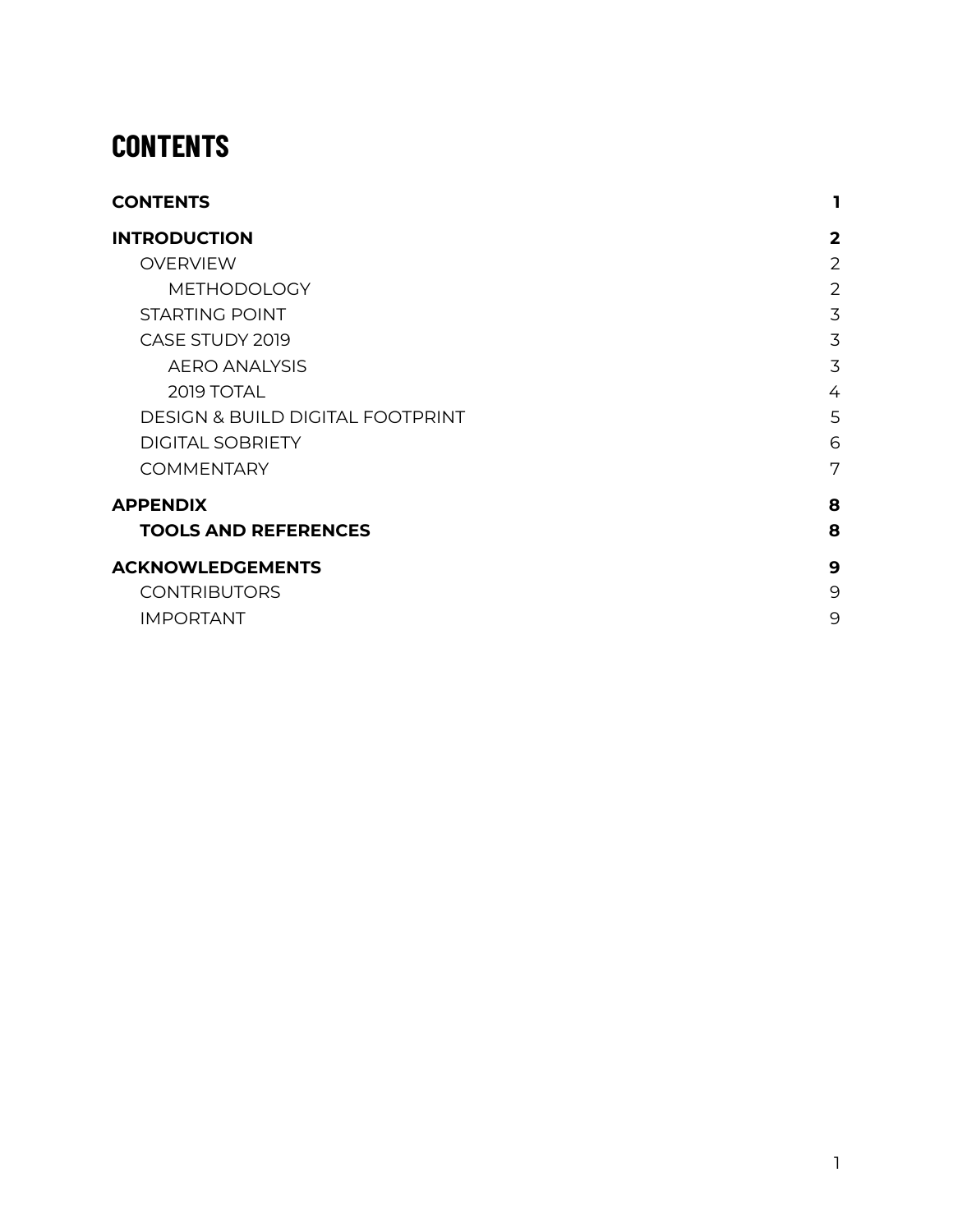# <span id="page-2-0"></span>**INTRODUCTION**

Acknowledging the growing impact of digital and online<sup>1</sup> use, and recognizing the fact that performance sailing is reliant on a significant amount of research and development, the team included an assessment of the digital footprint<sup>2</sup> associated with the design & build process of their IMOCA

### <span id="page-2-1"></span>**OVERVIEW**

The 11th Hour Racing Team has been tracking their overall GHG emissions, including the digital footprint calculated for the 2019 & 2020 annual reports.

Here we include an overview of the digital impacts related to the contracted services for the design and build of the team's IMOCA, 11-2.

| I lith Hour racing team<br>  IMOCA - 11-2 | <b>Digital</b><br>footprint | Digital % of total |
|-------------------------------------------|-----------------------------|--------------------|
| Design & Build 2019-2021                  | 16.49 tC02e                 | 3%                 |

#### <span id="page-2-2"></span>METHODOLOGY

The inventory of services used that have been calculated include Google workspace, email and website traffic, digital asset cloud storage, computer time and web searching, sail design and online server use associated with yacht design and analysis**.**

The method for calculating the GHG emissions of the Team's digital services has been through a combination of the UK GHG Reporting Protocol, direct inputs (where number of servers running, energy required, and the carbon intensity of energy sources used are known), online research and estimations<sup>3</sup> (Including online data storage and transfer, office emails, conference calls and communications ), and specialist input $^4$ .

<sup>&</sup>lt;sup>1</sup> A [recent](https://www.lesnumeriques.com/vie-du-net/netflix-passe-enfin-au-detecteur-d-empreinte-carbone-n161775.html) report from Bristol University highlighted Netflix streaming at 100gC02e per hour

<sup>&</sup>lt;sup>2</sup> See Annexe/Inclusions for team's definition of Digital footprint

 $3$  See annexe for list of assumptions and estimates

<sup>&</sup>lt;sup>4</sup> Sylvain Baudouin - The Shift [project](https://theshiftproject.org/), provided guidance on calculation of digital impacts. Additional support with regards to the definition of 11th Hour Racing team's digital footprint was provided by Craig Simmons, Anthesis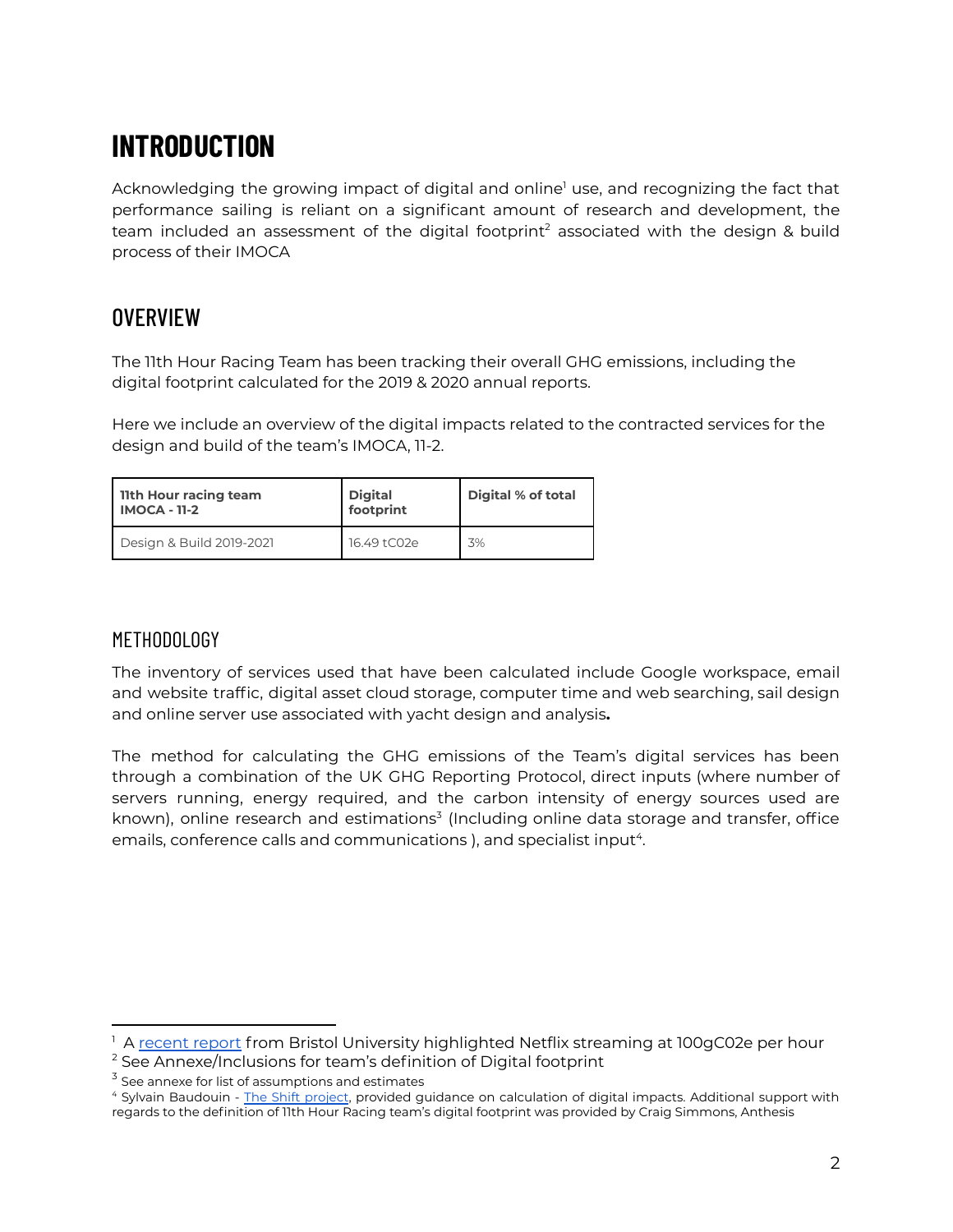## <span id="page-3-0"></span>STARTING POINT

### <span id="page-3-1"></span>CASE STUDY 2019

The inventory of digital services contracted in 2019 was as follows:



#### *Figure: Breakdown of teams digital footprint by use 2019*

#### <span id="page-3-2"></span>AERO ANALYSIS

The research and development associated with the aero analysis, Contractor 1 in 2019 was calculated as follows:

- Super [computer](https://www.southampton.ac.uk/isolutions/staff/iridis.page) use IRIDUS computer cluster, University of Southampton
- Data transfer and storage
- Estimated in-house computer time and conference calls

| SUPER-COMPUTER                                                                                                                                                                                                        |                                                                                                      |                                                                 |
|-----------------------------------------------------------------------------------------------------------------------------------------------------------------------------------------------------------------------|------------------------------------------------------------------------------------------------------|-----------------------------------------------------------------|
| IRIDUS 5 is in green 500 list 2017<br>(#251 in overall top 500), total power<br>864.5 KW, total cores 20400<br>Analysis for the Team used 307,200<br>core hours, with an estimated total<br>consumption of 13,016Kwh. | Using the 2019 UK energy<br>intensity factor 0.43, the<br>total impact of IRIDUS<br>was 5,597 kgC02e | Supercomputer use<br>represented 99% of<br>the contract impacts |
| CONTRACT TOTAL                                                                                                                                                                                                        | 5.63 tC02e                                                                                           |                                                                 |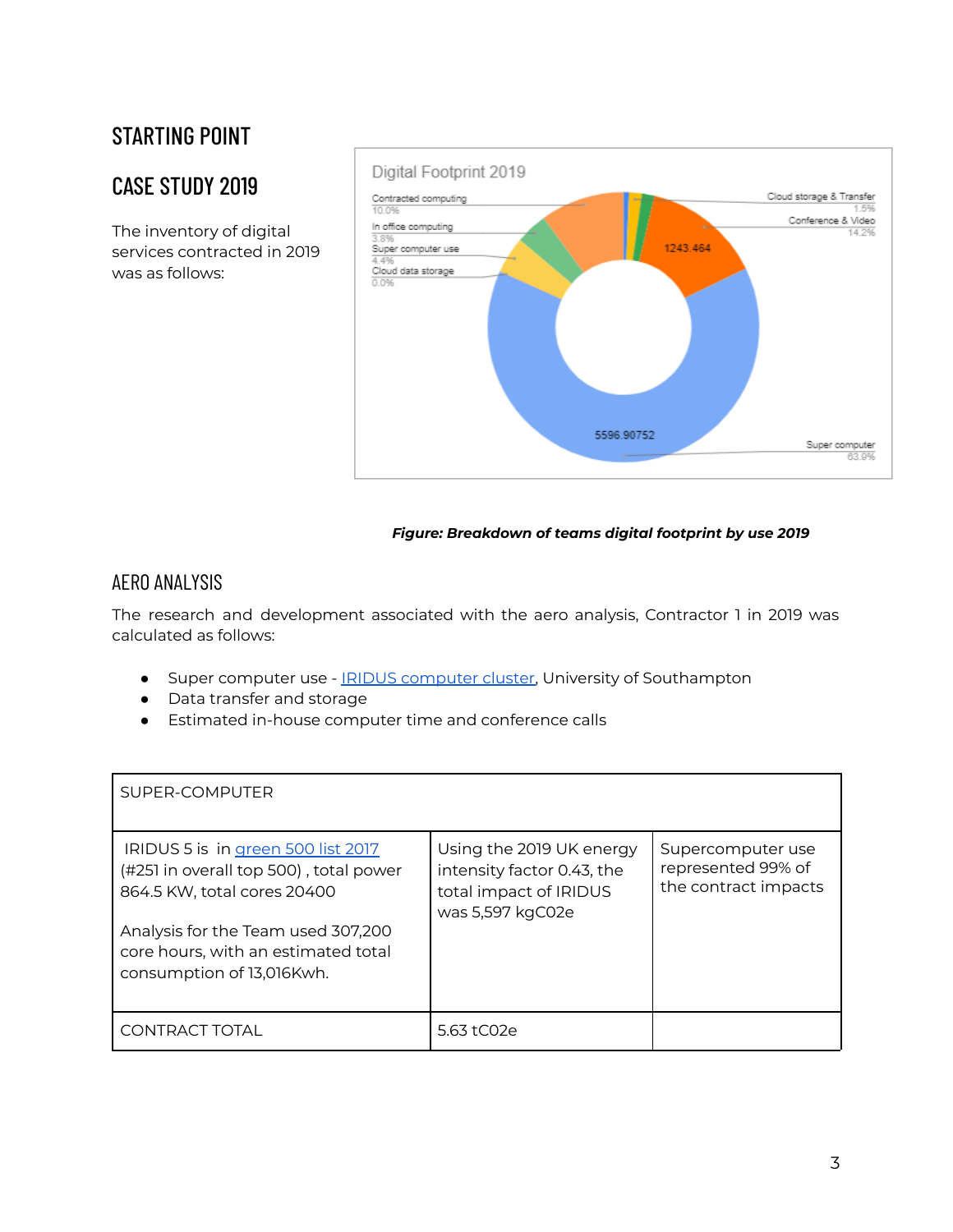#### <span id="page-4-0"></span>2019 TOTAL

Table 8: digital and online services

| <b>Sector</b>                       | <b>Inclusions Breakdown</b>                                                                                           | tC02e     |
|-------------------------------------|-----------------------------------------------------------------------------------------------------------------------|-----------|
| Aero analysis<br>Contractor 1       | In-office computer system<br>Cloud storage and transfer<br>Super-computer use                                         | 5.63      |
| Boat design<br>Contractor 2         | Refit design<br>Performance analysis<br>In-office computer system<br>Cloud storage and transfer<br>Super-computer use | 1.89      |
| Design coordination<br>Contractor 3 | In-house design                                                                                                       | 0.16      |
| Total                               |                                                                                                                       | 7.69tC02e |

The total footprint for digital services contracted in 2019 was **7.69 tC02e**.

While still a relatively small total at 7.69 tCO2 in 2019, this does reflect the impacts of the digital sector worldwide, [estimated](https://www.purdue.edu/newsroom/releases/2021/Q1/turn-off-that-camera-during-virtual-meetings,-environmental-study-says.html?fbclid=IwAR2AuPiuOS2lJzL8Czsf9M-B2FMfwrlwknXcwwZrE-Qlf_AGtUKTGFazDAchttps://www.purdue.edu/newsroom/releases/2021/Q1/turn-off-that-camera-during-virtual-meetings,-environmental-study-says.html?fbclid=IwAR2AuPiuOS2lJzL8Czsf9M-B2FMfwrlwknXcwwZrE-Qlf_AGtUKTGFazDAc) at 3.5% of global GHG emissions or the equivalent of the entire aviation industry. More importantly, the global impact of digital use is set to increase by up to 14% by [2040,](https://www.sciencedirect.com/science/article/abs/pii/S095965261733233X?via%3Dihub) underlining the importance of understanding and taking responsibility for impacts in this sector.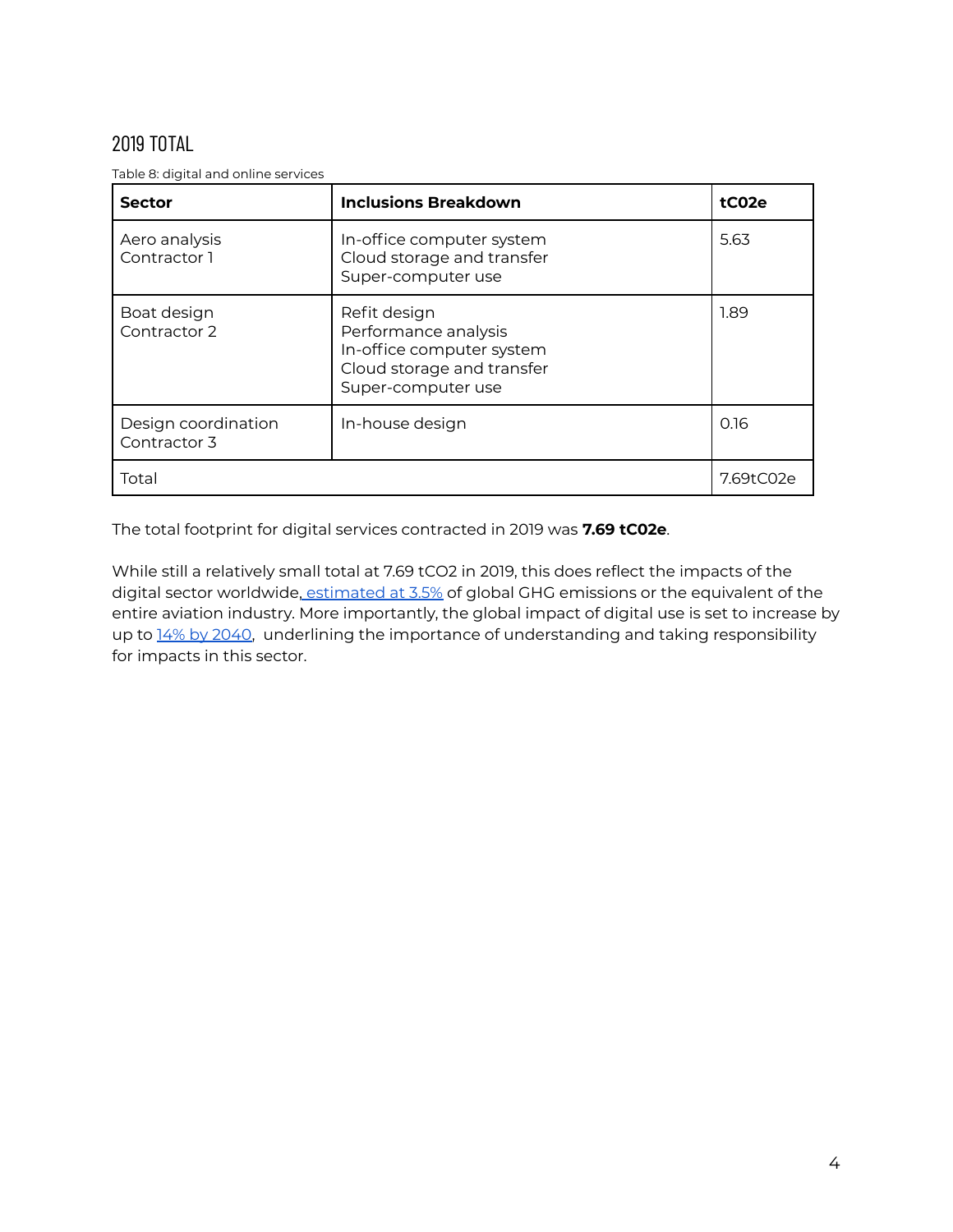### <span id="page-5-0"></span>DESIGN & BUILD DIGITAL FOOTPRINT

The supplier inventory for the design and build of 11-2 includes:

- A detailed calculation of digital use by core design and build group
- An estimate for other suppliers and contractors

The digital footprint associated with the full design and build process is totaled here:

| Digital footprint - 11-2              | Design & Build group                | Other suppliers |
|---------------------------------------|-------------------------------------|-----------------|
| 2019 Research and<br>development      | 7.69                                |                 |
| 2020 Design and build<br>coordination | 2.79                                | 0.5             |
| 2021 Design and Build                 | 2.79                                | 1.0             |
| <b>TOTAL</b>                          | 16.49 tC02e - 3% of build footprint |                 |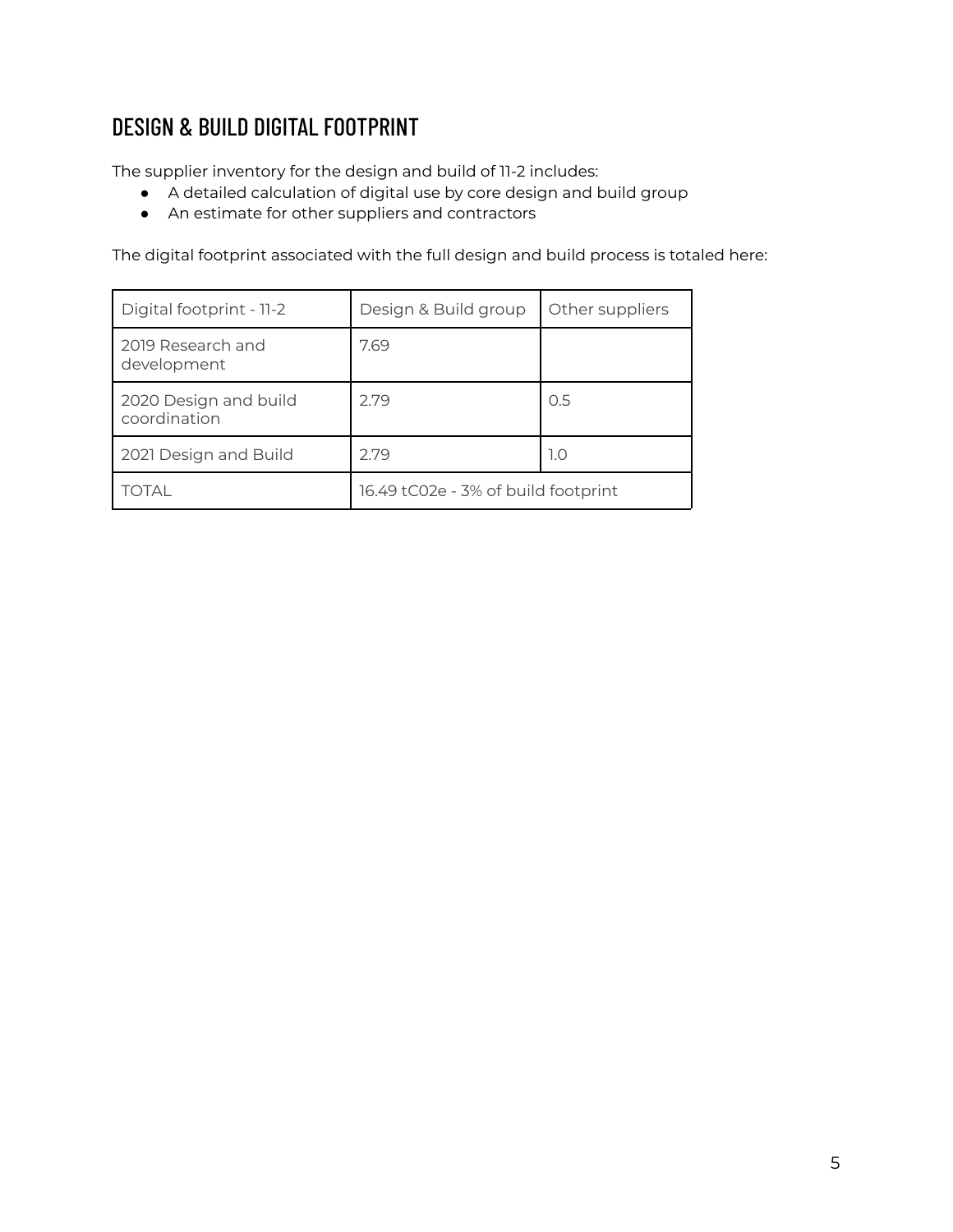## <span id="page-6-0"></span>DIGITAL SOBRIETY

Digital services applied to the design & build are both an advantage in terms of reducing build time, trials & errors, and played a significant effect in limiting travel.

On the other hand the growing capacity of digital tools mean they are responsible for a growing environmental impact of their own.

Reduction measures the team put in place include:

- 1. The net carbon emissions associated with the Team's Google Workspace platform is zero. This is due to renewable energy purchases to offset the emissions from the Google data centre energy use. Google matches 100% of the electricity they use with renewable energy, including the Google cloud. Visit Google's [environmental](https://sustainability.google/reports/environmental-report-2019/) report (pgs 13, 24-34) for their emissions statement.
- 2. The Team uses Kinsta for its website hosting which uses the Google Cloud Platform.
- 3. The Team uses Image Relay, a certified B-Corp, for its Digital Asset Management. They use Amazon Web Services to hold the digital assets which exceeded 50% renewable energy usage for 2018 (latest available data) (n.d., AWS).
- 4. The **Aero analysis - Consultant 1** uses two supercomputers at the Wolfson Unit at the University of Southampton which have been rated in the Top 500 of the world's greenest machines. (Greenlist, 2013, 2017).

Additional considerations would include:

- Green web design and hosting
- Sourcing digital services that are powered by renewable energy tariffs can provide significant impact reducations (In certain cases a factor of ten or more)
- Using data compression where possible
- Minimizing email content and quantity, and cleaning out inboxes
- Turning off cameras during video conferencing which can reduce [impacts](https://www.purdue.edu/newsroom/releases/2021/Q1/turn-off-that-camera-during-virtual-meetings,-environmental-study-says.html?fbclid=IwAR2AuPiuOS2lJzL8Czsf9M-B2FMfwrlwknXcwwZrE-Qlf_AGtUKTGFazDAc) by 96%
- Virtual conferencing is still a lot [better](https://www.bbc.com/future/article/20200305-why-your-internet-habits-are-not-as-clean-as-you-think), one study suggesting a conference call might produce just 7% of the impact of an in person meeting. The same study indicated that this is still the case even for car rides for distances less than 20 km.
- Careful selection of replacement hardware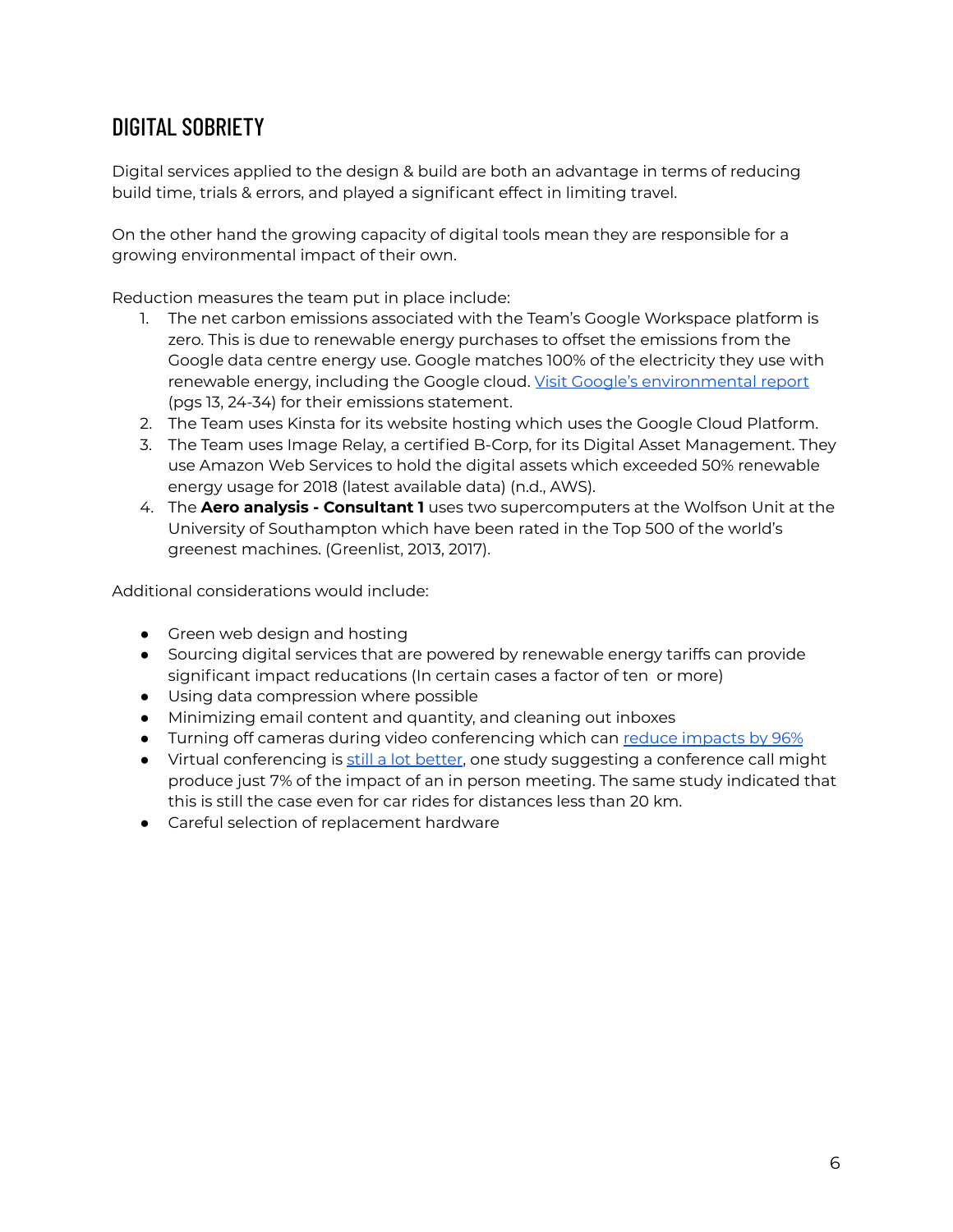#### <span id="page-7-0"></span>**COMMENTARY**

This study is the result of 11th Hour Racing Team's work to understand the contracted **digital footprint** as it pertains to the design & build of an IMOCA. This was done by including the digital use of key contractors to the process, the study does not include additional inventory impacts specific to external contractors such as, utility use associated with the heating and lighting of contractor infrastructures<sup>5</sup>.

The study measured digital footprint only, and does not represent the other, and certainly larger impacts associated with products and services provided, such as material, transport, staff travel.

As mentioned in the exclusions table below, the digital footprint was calculated on use phase only, unless specifically included in certain estimations. No upstream, manufacturing or end of life impacts of digital hardware<sup>6</sup> was accounted for.

As digital footprint is directly related to energy use, it is worth noting that renewable energy, and regions with low intensity factors for energy use, will significantly reduce the digital use impacts.

<sup>5</sup> Assessment of this sector is for the contractor/organization to directly monitor as part of their Scope 2 energy consumption onsite.

 $6$  The Shift [Project](https://theshiftproject.org/) suggests a multiplier factor of 2 would give an indication to account for the upstream and end of life impacts of hardware, for contractor/organizations to correctly assess this impact requires them to include hardware and material purchases in their Scope 3 calculations.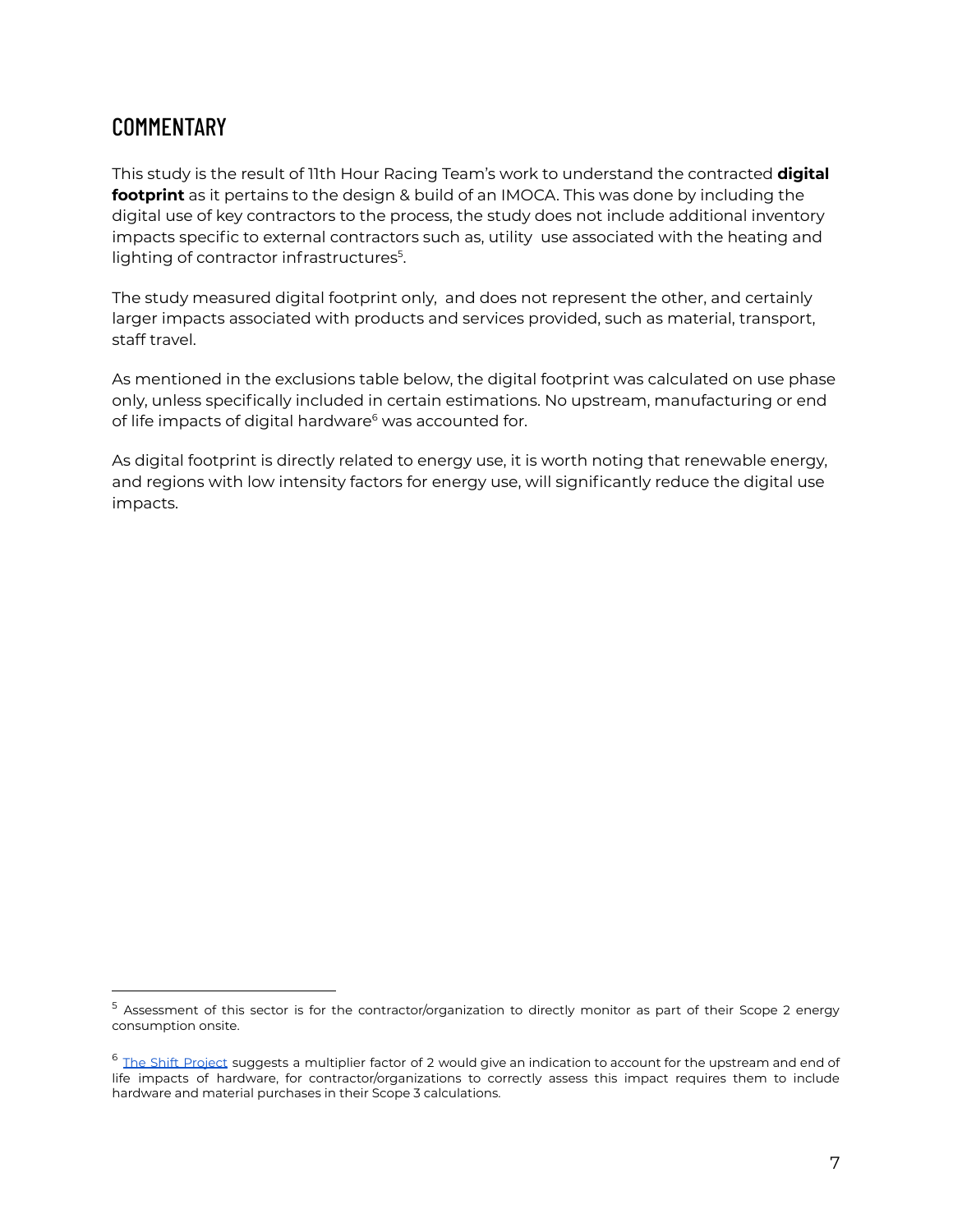# <span id="page-8-0"></span>**APPENDIX**

## <span id="page-8-1"></span>TOOLS AND REFERENCES

| <b>Inclusion</b>                                       | <b>Boundary &amp; Factors</b>                                                                                                                                                                                                                                                                                                                                                                                                                                                                                                                                                                       |
|--------------------------------------------------------|-----------------------------------------------------------------------------------------------------------------------------------------------------------------------------------------------------------------------------------------------------------------------------------------------------------------------------------------------------------------------------------------------------------------------------------------------------------------------------------------------------------------------------------------------------------------------------------------------------|
| UK GHG Reporting Protocol                              | Annual conversion factors were used for tons CO2e calculations with the exception<br>of:<br>Electricity, where the national emission figures were used.<br>Water, being only a small percentage of the total GHG emissions<br>footprint, the UK conversion factors (as opposed to using different factors<br>per country visited) were used for all locations.                                                                                                                                                                                                                                      |
| The MarineShift360 Life<br>Cycle Assessment (LCA) tool | MarineShift 360 was used for the lifecycle analysis of the build of the team's IMOCA<br>11-2. The tool includes a Digital footprint template that was used as a reference for<br>this study                                                                                                                                                                                                                                                                                                                                                                                                         |
| Other sources                                          | Certain sectors required additional research, and sources such as Ademe were<br>used to provide the best estimations.                                                                                                                                                                                                                                                                                                                                                                                                                                                                               |
| Digital footprint                                      | The Team has made a specific effort to include the digital footprint of internal<br>team operations, as well as the design and analysis associated with the Team's<br>contracted boat build process<br>Computing time, energy consumption, as well as the materiality of online services<br>have been included ranging from texts and messaging at one end of the scale to<br>super-computer time at the other<br>Where possible direct energy consumption has been measured to generate<br>emissions. When not possible, estimations have been applied using the best<br>possible researched data. |
| Data storage & transfer                                | 1GB - 0.43kWh                                                                                                                                                                                                                                                                                                                                                                                                                                                                                                                                                                                       |
| Conference call                                        | 2GB.hr                                                                                                                                                                                                                                                                                                                                                                                                                                                                                                                                                                                              |
| Kwh Electricity                                        | National annual intensity factor                                                                                                                                                                                                                                                                                                                                                                                                                                                                                                                                                                    |
| Computer Kwh                                           | 0.2 kgC02e                                                                                                                                                                                                                                                                                                                                                                                                                                                                                                                                                                                          |
| Email                                                  | 0.01 kgC02e                                                                                                                                                                                                                                                                                                                                                                                                                                                                                                                                                                                         |
| Text                                                   | 0.000014 kgC02e                                                                                                                                                                                                                                                                                                                                                                                                                                                                                                                                                                                     |
| Web search                                             | 0.01 kgC02e                                                                                                                                                                                                                                                                                                                                                                                                                                                                                                                                                                                         |
| Remote workers                                         | The impact of remote working was included by using the methodology provided<br>by Anthesis 2020.                                                                                                                                                                                                                                                                                                                                                                                                                                                                                                    |
| Exclusion                                              | Boundary                                                                                                                                                                                                                                                                                                                                                                                                                                                                                                                                                                                            |
| GHG emissions are stated in<br>CO <sub>2</sub> e only  | The breakdown of various GHG emissions was not included: carbon dioxide (CO2),<br>methane (CH4), nitrous oxide (N2O), hydrofluorocarbons (HFCs), perfluorocarbons                                                                                                                                                                                                                                                                                                                                                                                                                                   |